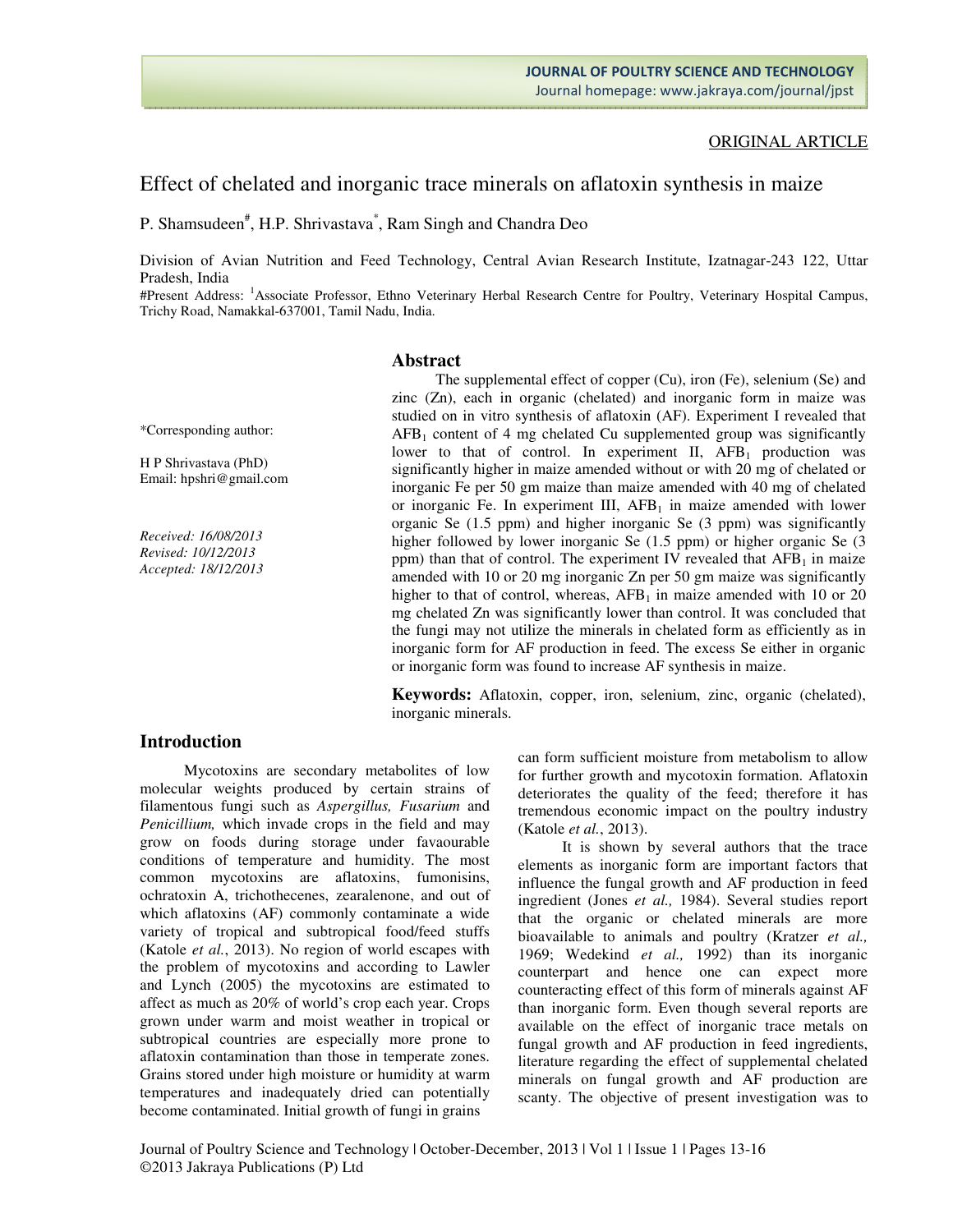study the effect of certain chelated and inorganic trace minerals on fungal growth and aflatoxin production in liquid media

# **Materials and Methods**

**Preparation of basal and experimental substrate:** Fifty gm of good quality maize, free from possible adulterants was taken in each 250 ml conical flask, plugged with cotton and autoclaved at 15 1b psi for 15 minutes and cooled. Nine ml of distilled water was taken in test tubes and autoclaved at 15 1b psi for 15 minutes and cooled. Then, one ml of trace mineral solution was added to the sterilized distilled water under sterile condition and the test tubes were again sterilized by cold sterilization by keeping the test tubes in maximum slanting position directly under UV light of laminar flow for 3 hours. Then, the 10 ml of sterilized distilled water with trace minerals were added to the autoclaved maize under sterile condition and the flasks were shaken well for the uniform distribution of minerals. For control flasks, 10 ml of sterile distilled water was added. All the flasks were individually marked according to the treatment.

**Experimental design:** In experiment I, II, III and IV, the copper  $(Cu)$ , iron  $(Fe)$ , selenium  $(Se)$  and zinc  $(Zn)$ were supplemented, respectively. The details of supplementation in these experiments are given below. Each treatment was replicated by six observations and experimental design followed was Completely Randomized Design (CRD) (Table 1).

**Inoculation of mould and incubation:** The experimental substrates in flasks were inoculated with one ml of fungal spore suspension containing  $10^6$ - $10^7$ spores/ ml of PBS under sterile condition. The flasks were incubated at  $28^0C + 1^0C$  for 7 days in BOD incubator. Regular shaking was done to avoid sticking of the maize and to facilitate distribution of minerals. After incubation period, the flasks containing cultured maize were again autoclaved. The cultured maize was dried in hot air oven at  $80^{\circ}$ C for 24 hours, grinded to powder form and stored in individual polythene bags with proper labeling for analysis of AF concentration.

**Analysis of aflatoxin production:** The extraction of AF was done as per the procedure described by Pons *et al.* (1966) in which aqueous acetone was used for the extraction of the toxin, followed by TLC analysis of  $AF$ 

## **Results and Discussion**

The results revealed that  $AFB<sub>1</sub>$  production in maize between treatments exerted a highly significant (P<0.01) effect due to excess dietary concentrations of the minerals (Table 2). Experiment 1 indicated that the maize amended with 2 or 4 mg inorganic Cu (per 50 gm maize) (T4 and T5) had significantly higher  $AFB<sub>1</sub>$ compared to that of control (T1). The AFB1 content of group T3 was significantly lower than that of control, however, the AFB1 content of group T2 was statistically similar to that of control. In Experiment II, the  $AFB<sub>1</sub>$  production was significantly higher in maize amended without or with 20 mg of chelated or inorganic Fe (per 50 gm maize) ie. T1, T2, T4 than maize amended with 40 mg of chelated or inorganic Fe (T3, T5).

The results of Experiment III revealed that the  $AFB<sub>1</sub>$  in maize amended with lower organic Se (1.5) ppm) or higher inorganic Se (3 ppm) ie. T2 and T5, respectively was significantly higher followed by lower inorganic Se (1.5 ppm) or higher organic Se (3 ppm) than the maize without Se supplementation. The result of Experiment IV revealed that the  $AFB<sub>1</sub>$  in maize amended with 10 and 20 mg inorganic Zn (per 50 gm maize) ie. T4 and T5 was significantly higher than  $AFB<sub>1</sub>$  of maize unamended with Zn (T1) whereas, the  $AFB<sub>1</sub>$  in maize amended with 10 and 20 mg chelated Zn (T2, T3) was significantly lower than control. However, there was no significant difference between two inorganic Zn levels or chelated Zn levels.

The result revealed that maize amended with Cu or Zn in inorganic form had higher  $AFB<sub>1</sub>$  production, but the maize amended with Cu, Zn in chelate form had either decreased or equal  $AFB<sub>1</sub>$  production, as compared to control. This result implies that Cu or Zn in inorganic form was utilized by the fungi and subsequently increased  $AFB<sub>1</sub>$  production and Cu or Zn in chelated form is unavailable to fungi for AF production. In congruency with the result, increased AF production due to excess Zn in feed or feed ingredients are recorded by many authors (Aziz *et al.,* 2000; Ginting and Barlean, 1987; Failla *et al.,* 1986; Jones *et al.,* 1984; Lilliehoj *et al.,* 1974). Similarly, increased AF production due to excess Cu in feed ingredients was noticed by Aziz *et al.* (2000) and Failla *et al.* (1986). In contrary to this, Chulze *et al.* (1987) could not find evidence on the influence of Zn on AF production in sunflower seeds. However, Hensarling *et al.* (1983) found that addition of  $ZnSo<sub>4</sub>$  to soybean meal inhibited AF production and supplementation with sodium phytate relieved this inhibition. Similarly Lillehoj *et al.* (1974) found a reduction in AF elaboration due to addition of 500 µg of Cu/ gm of corn germ. However, the studies on effect of minerals in chelated form on AF production are rare. It has been reported that although the Zn content of grains is sufficient to permit AF

Journal of Poultry Science and Technology | October-December, 2013 | Vol 1 | Issue 1 | Pages 13-16 ©2013 Jakraya Publications (P) Ltd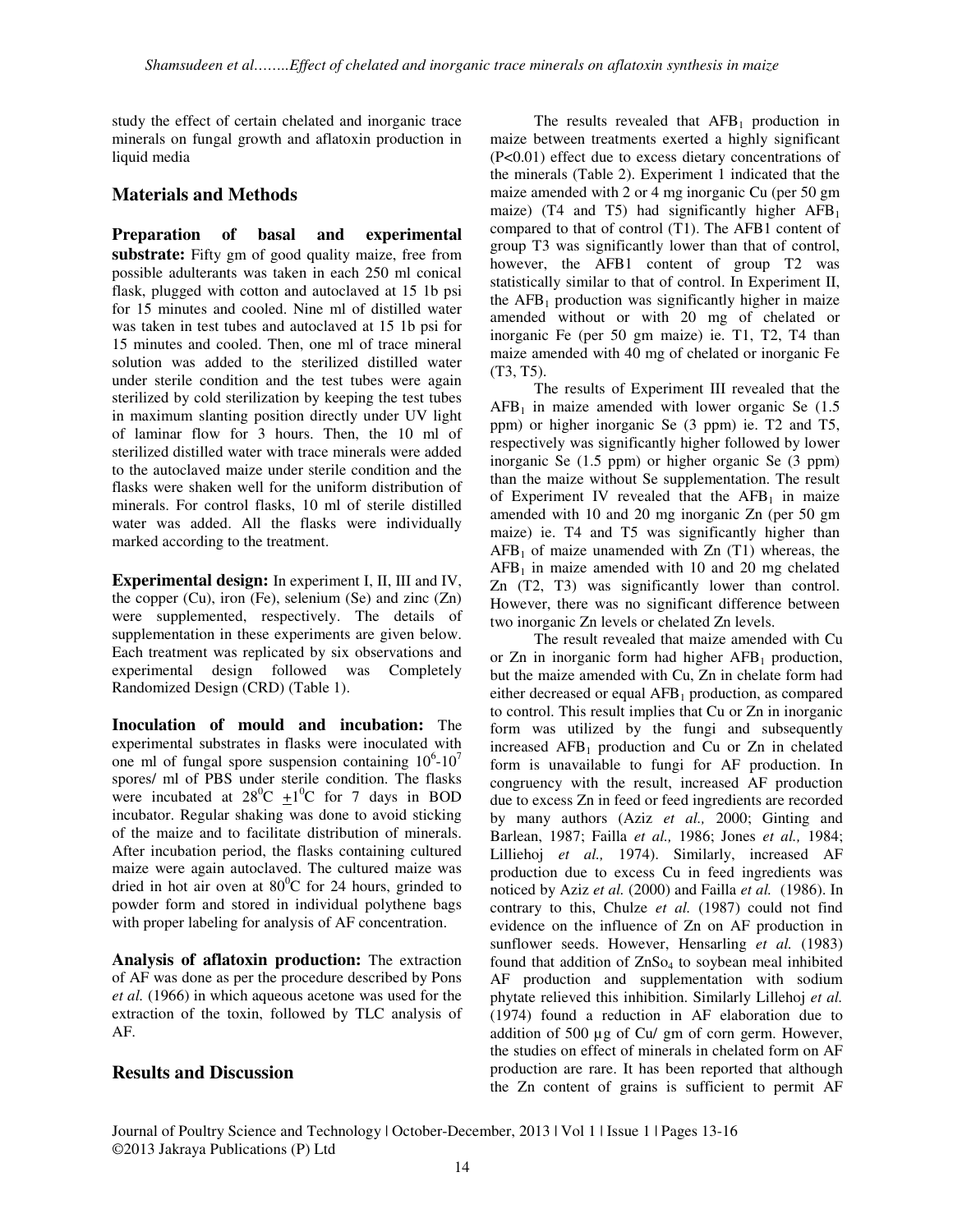| Experiment | Treatment      | Description of treatment                         |  |  |  |  |  |
|------------|----------------|--------------------------------------------------|--|--|--|--|--|
|            | T1             | Maize (50 gm) (Control)                          |  |  |  |  |  |
|            | T <sub>2</sub> | Control $+02$ mg Cu as chelated form/flask       |  |  |  |  |  |
| Ι.         | T <sub>3</sub> | Control $+$ 04 mg Cu as chelated form/flask      |  |  |  |  |  |
|            | T4             | Control $+02$ mg Cu as inorganic form/flask      |  |  |  |  |  |
|            | T <sub>5</sub> | Control $+04$ mg Cu as inorganic form/ flask     |  |  |  |  |  |
|            | T <sub>1</sub> | Maize (50 gm) (Control)                          |  |  |  |  |  |
|            | T2             | Control $+20$ mg Fe as chelated form/flask       |  |  |  |  |  |
| П.         | T <sub>3</sub> | Control $+40$ mg Fe as chelated form/ flask      |  |  |  |  |  |
|            | T <sub>4</sub> | Control $+20$ mg Fe as inorganic form/flask      |  |  |  |  |  |
|            | T <sub>5</sub> | Control $+40$ mg Fe as inorganic form/ flask     |  |  |  |  |  |
|            | T <sub>1</sub> | Maize (50 gm) (Control)                          |  |  |  |  |  |
|            | T <sub>2</sub> | Control + 75 $\mu$ g Se as organic form/flask    |  |  |  |  |  |
| Ш.         | T <sub>3</sub> | Control + 150 $\mu$ g Se as organic form/flask   |  |  |  |  |  |
|            | T <sub>4</sub> | Control + 75 $\mu$ g Se as inorganic form/flask  |  |  |  |  |  |
|            | T <sub>5</sub> | Control + 150 $\mu$ g Se as inorganic form/flask |  |  |  |  |  |
|            | T1             | Maize (50 gm) (Control)                          |  |  |  |  |  |
| IV.        | T <sub>2</sub> | Control + 10 mg Zn as chelated form/ flask       |  |  |  |  |  |
|            | T <sub>3</sub> | Control $+20$ mg Zn as chelated form/flask       |  |  |  |  |  |
|            | T <sub>4</sub> | Control $+10$ mg Zn as inorganic form/flask      |  |  |  |  |  |
|            | T <sub>5</sub> | Control $+20$ mg Zn as inorganic form/flask      |  |  |  |  |  |

Table 1: Details of experiments

|          | Table 2: Effect of different copper, iron and selenium and zinc supplementation on aflatoxin production (ppm) |  |  |  |
|----------|---------------------------------------------------------------------------------------------------------------|--|--|--|
| in maize |                                                                                                               |  |  |  |

| Treatment      | Aflatoxin B1 (ppm) in maize |                    |                 |                    |  |  |  |  |
|----------------|-----------------------------|--------------------|-----------------|--------------------|--|--|--|--|
|                | Exp.I(Cu)                   | $Exp.II$ (Fe)      | Exp.III(Se)     | Exp. IV $(Zn)$     |  |  |  |  |
| T1             | $28.89^{b}$                 | $26.67^{ab}$       | $26.67^{\rm a}$ | $28.89^{b}$        |  |  |  |  |
| T <sub>2</sub> | $26.67^{ab}$                | 30.00 <sup>b</sup> | $38.33^{\circ}$ | 16.67 <sup>a</sup> |  |  |  |  |
| T <sub>3</sub> | $22.22^a$                   | $21.67^{\circ}$    | $31.67^{ab}$    | $20.00^a$          |  |  |  |  |
| T <sub>4</sub> | $36.67^{\circ}$             | $31.67^b$          | $32.22^b$       | $43.33^\circ$      |  |  |  |  |
| <b>T5</b>      | $35.00^{\circ}$             | $23.89^{a}$        | $38.89^\circ$   | $38.89^\circ$      |  |  |  |  |
| Pooled         | 1.201                       | 1.004              | 1.118           | 2.113              |  |  |  |  |
| <b>SEm</b>     |                             |                    |                 |                    |  |  |  |  |

Values bearing different superscripts within a column differ significantly

formation, the metal is generally complexes with phytic acid, thus preventing the release of AF (Gupta and Venkitasubramanian, 1975). The decrease in AF level in maize amended with Zn and Cu chelate than control might possibly due to mild propionic acid added as a part of the chelated Zn and Cu product.

The AF level in maize amended with Fe in both organic and inorganic form did not differ significantly with AF level in maize unamended with Fe. This result implies that Fe supplementation in any form is not utilized by the fungi for AF production, while the higher level of AF is detrimental for AF production. In

contrary to the result, Aziz *et al.* (2000) found that 100 ppm of Fe enhance fungal growth and AF production in corn. However the studies on effect Fe chelate on AF production are very rare.

The supplementation of maize with either organic or inorganic Se significantly increased the AF levels and there was no difference in the utilization of organic or inorganic Se by the fungi. The result suggests that the supplementation of Se in feed to counteract aflatoxicosis i*n vivo* should be considered carefully for the effect of Se on its utilization by contaminating fungi and subsequent AF production in feed.

Journal of Poultry Science and Technology | October-December, 2013 | Vol 1 | Issue 1 | Pages 13-16 ©2013 Jakraya Publications (P) Ltd